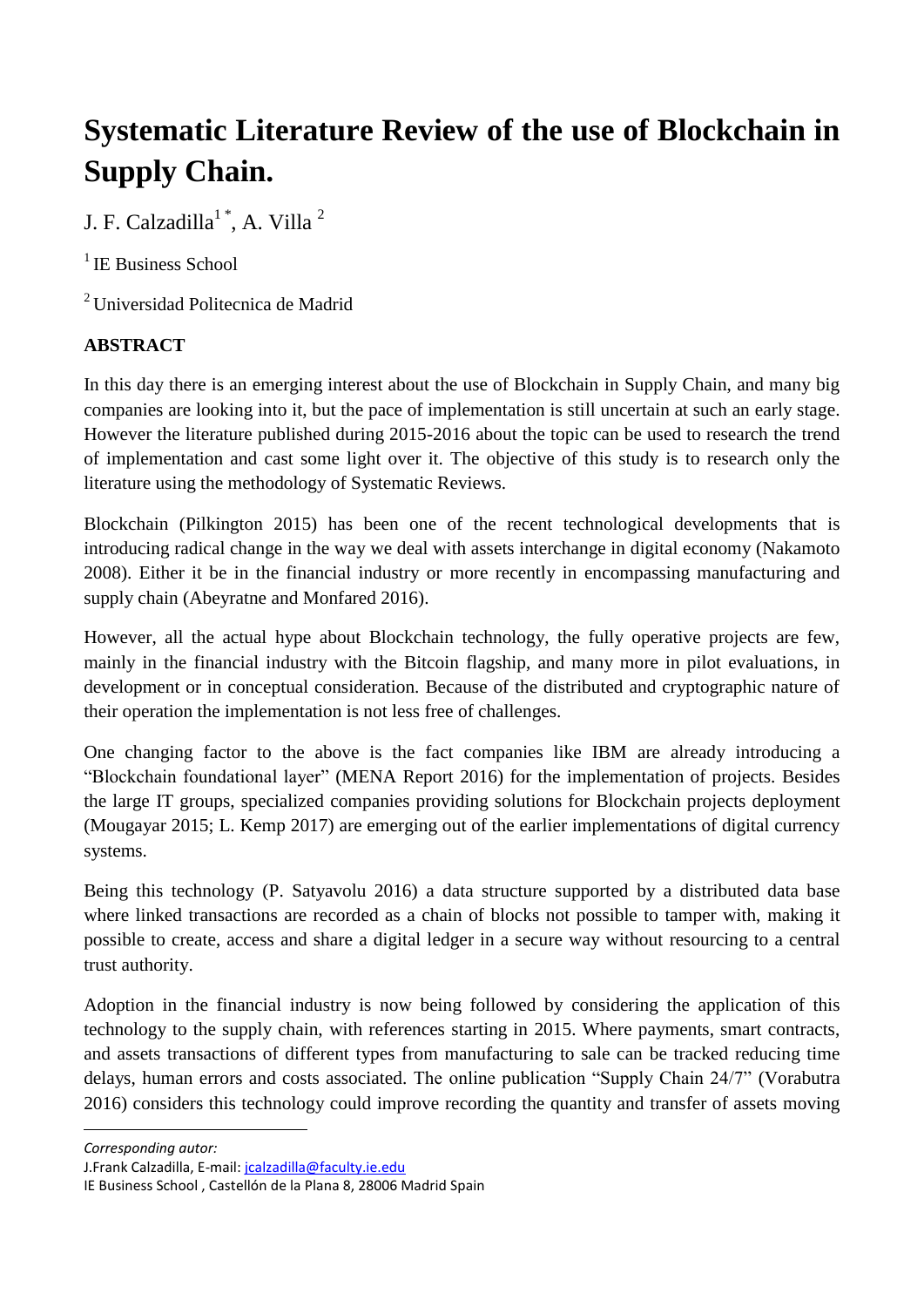between logistic centres, and the tracking of orders, receipts, shipments and other transaction documents.

The Top Four management consulting companies (Deloitte 2016; EY 2016; PwC 2016; Accenture 2016) are already including in their latest foresight publications the Blockchain in the list of future technologies to watch for financial, healthcare, law, government, industry and logistics.

Price Waterhouse Cooper in a recent publication "Shifting patterns: The Future of the Logistics Industry" (2016), refers to the Blockchain technology as enhancing security of the supply chain, reducing bottlenecks, reducing errors and increasing efficiency. On the other hand it considers as uncertain, the rate of adoption and the emergence of one or several competing solutions.

The early adoption phase of implementations, none earlier than 2015, and the growing attention from industry, academy and research, still does not provide a sound foundation on the issues, methods, findings and direction of the Blockchain-Supply Chain solutions.

This poses the need to understand the current state of the implementation and research from the perspective of answering some questions about the early adoption. The questions of interest are related to; the type and volume of publications since 2015, the topics and issues addressed, the industrial sector intended, and the countries involved.

The research method adopted is based on Systematic Reviews (Petticrew and Roberts 2006) which is supported by evaluating and interpreting available relevant literature in relation to a particular topic using categorical analysis This review can provide convenient summaries on a particular issue and answers to questions characterising the topic of interest (Barnett-Page and Thomas 2009b).

This research approach, normally associated with healthcare analysis and social sciences, is beginning to be used to analyse the Blockchain adoption (Oshodin, Molla, and Ong 2016) in different possible sectors, allowing to research the published results during an observational period systematically.

The research is supported by a special software tool for Systematic Reviews and Meta Analysis. The tool used is EPPI-Review-4 (Thomas and Harden 2008) developed by the Department of Social Science University College London (UCL)

The study in this work requires as a first step to populate a data base of relevant literature for the period 2015-2016 from appropriate Publications Data Bases (Dickersin, Scherer, and Lefebvre 1994). The information to be collected includes citation information, publication abstract and full text document in pdf format (when possible).

Following the creation of the relevant literature data base, the categorical codes and its hierarchy for the analysis have to be defined.

The next step is the systematic analysis with the help of EPPI. The final result is a categorical multiple classification of the information, including coding part of the text in the document, allowing frequency analysis, crosstabs analysis and summary reports. The analysis can be extended to cover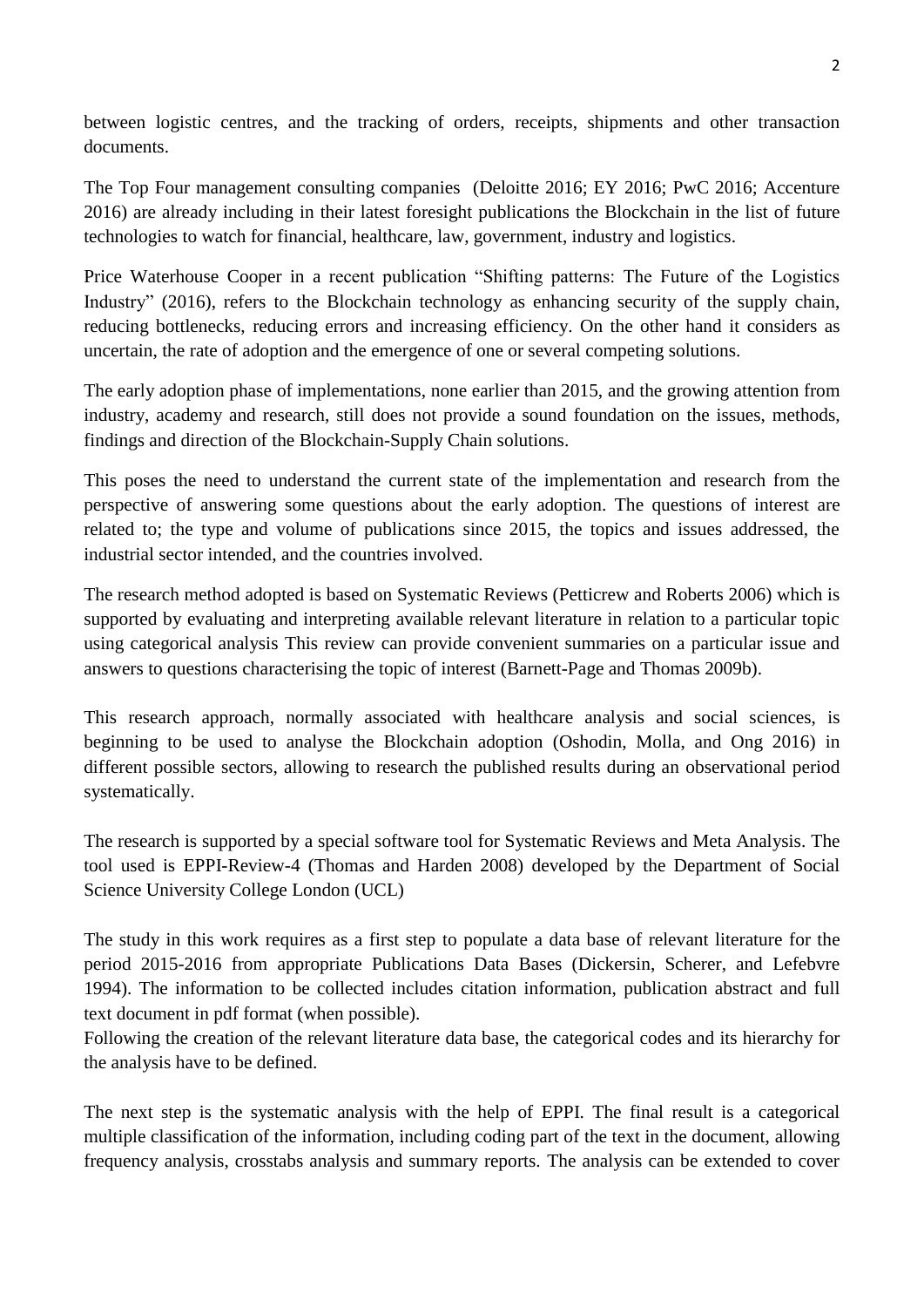other research interest, providing information is available in the Data Base (Barnett-Page and Thomas 2009a).

The Systematic Reviews method used allows a stepwise approach for this study. With a preliminary report based on a short and open sourced of references, and a second report with a larger document base, corrected by the findings to increase the quality of the searched results. The current status of the work is in the preliminary report.

*Keywords:* Blockchain, Supply Chain, SCM Technology, Logistics, Systematic Reviews

# **STATUS OF THE WORK**

The study is in the preliminary report stage. About 111 records corresponding to the research topic have been found searching in several data bases. Quite a number of the records are dealing with Supply Chain sparsely which could bias the analysis. To eliminate that problem would require extending the literature terms of search to have more insightful published references.

The codes used for the categorical analysis would need to be upgraded for a better classification of the information in the records.

The results shown in this paper, which is a draft of the preliminary report, have been elaborated with the actual records and set up codes.

# **INTRODUCTION**

Blockchain (Pilkington 2015) is introducing radical change in the way we deal with assets interchange in the digital economy (Nakamoto 2008). From the financial industry to the manufacturing and supply chain (Abeyratne and Monfared 2016), affecting sectors as mining, petrochemical, pharmaceutical, agrofood, energy, automobile, and many of the global chain industries.

Nowadays the fully operative projects are few, focused in the financial industry, and many more in pilot evaluations or in conceptual consideration for other sectors as those mentioned above. The distributed and cryptographic nature of Blockchain operation and implementation is not less free of challenges (P. Satyavolu 2016).

Although the growing attention from industry and academy the adoption phase still does not provide enough information about the issues, methods and direction of the Blockchain-Supply Chain solutions.

To understand the current state of the implementation and research an analysis of the literature is proposed (Kukafka, Johnson, and Linfante 2003). The questions of interest are related to the type and volume of publications considering the topics and issues addressed, the industrial sector intended, and the countries involved.

The research method adopted is based on Systematic Reviews (Petticrew and Roberts 2006) which is supported by evaluating and interpreting available relevant literature in relation to a particular area of interest using categorical analysis.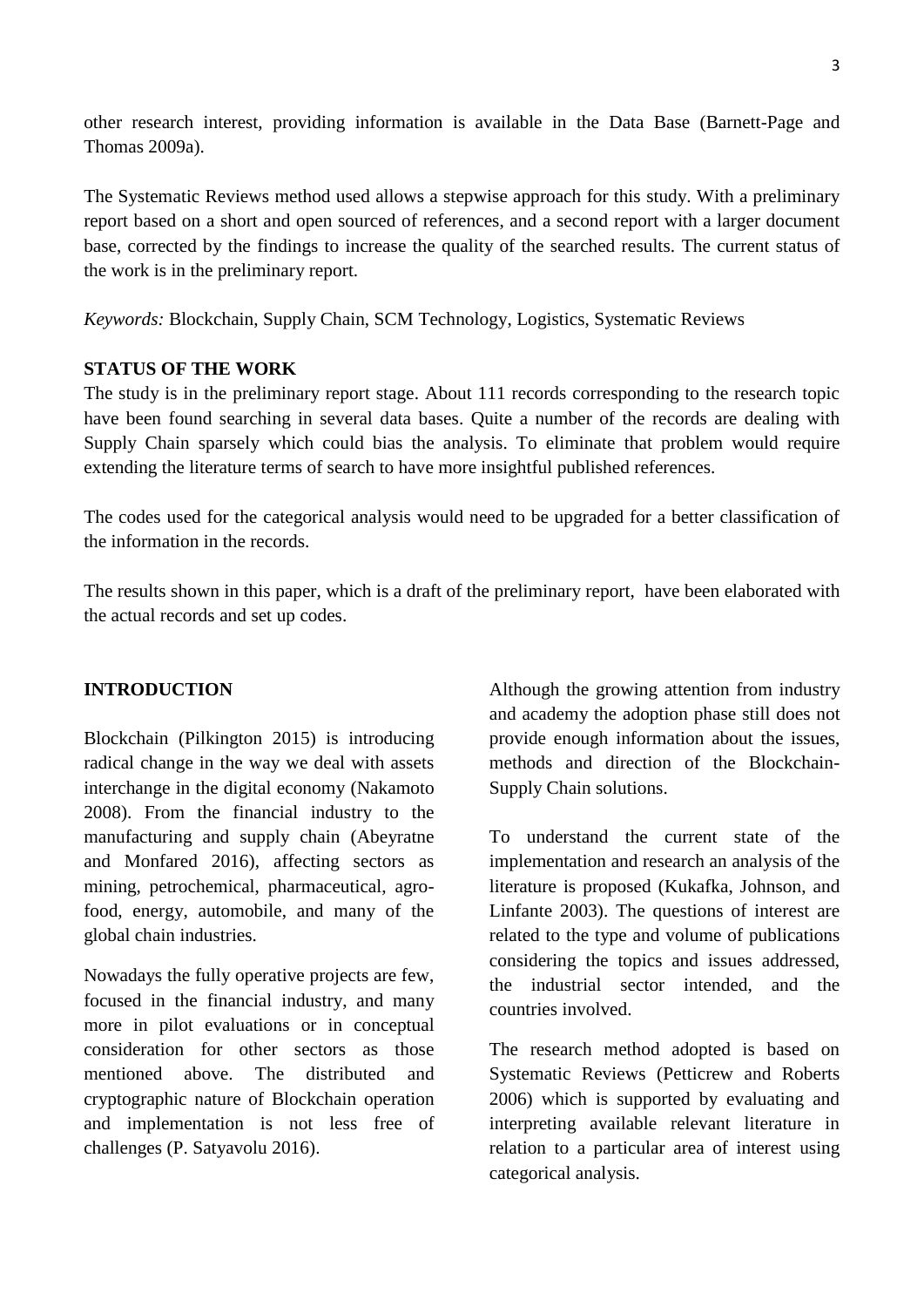This study requires building a data base of relevant literature for the period 2015-2016 resulting from appropriate Publications Data Bases. In particular is needed citation information, abstract and full text in pdf format (when possible) (Dickersin, Scherer, and Lefebvre 1994).

The systematic analysis is performed with the help of different categorization methods using a software tool. The selected tool is EPPI-Reviewer-4 from the Department of Social Science University College London. The final result is a categorical classification allowing frequency analysis, crosstabs analysis and summary reports (Thomas and Harden 2008).

The Systematic Reviews approach allows implementing a stepwise approach for this study. Starting with a preliminary report based on an open source of references, followed by a report with a larger document base.

The work presented in this study corresponds to a draft of the preliminary report.

#### **RESEARCH METHOD**

This study is based in the Systematic Reviews,

which allows identifying, classifying and interpreting available published literature relevant to a topic area. The analysis process requires two steps, searching to create the literature Data Base, and screening for the categorical analysis.

#### **Searching**

Searching involved decisions regarding the period to search, data sources, terms to search for and records collection.

To create the records of the literature Data Base the query: "Blockchain AND (Supply Chain OR Logistics)" is directed to several Publications Data Bases. The information required for each record is the citation information, abstract and full text document in pdf. The full text collection sometimes requires paying for downloading the document. In this preliminary report only free access text has been considered.

The period of search considered is restricted to 2015-2017, as there is very little consideration for the use of Blockchain in Supply Chain before 2015.

The Data Bases considered have been: IEEEXplorer, Willey Interscience Journals,

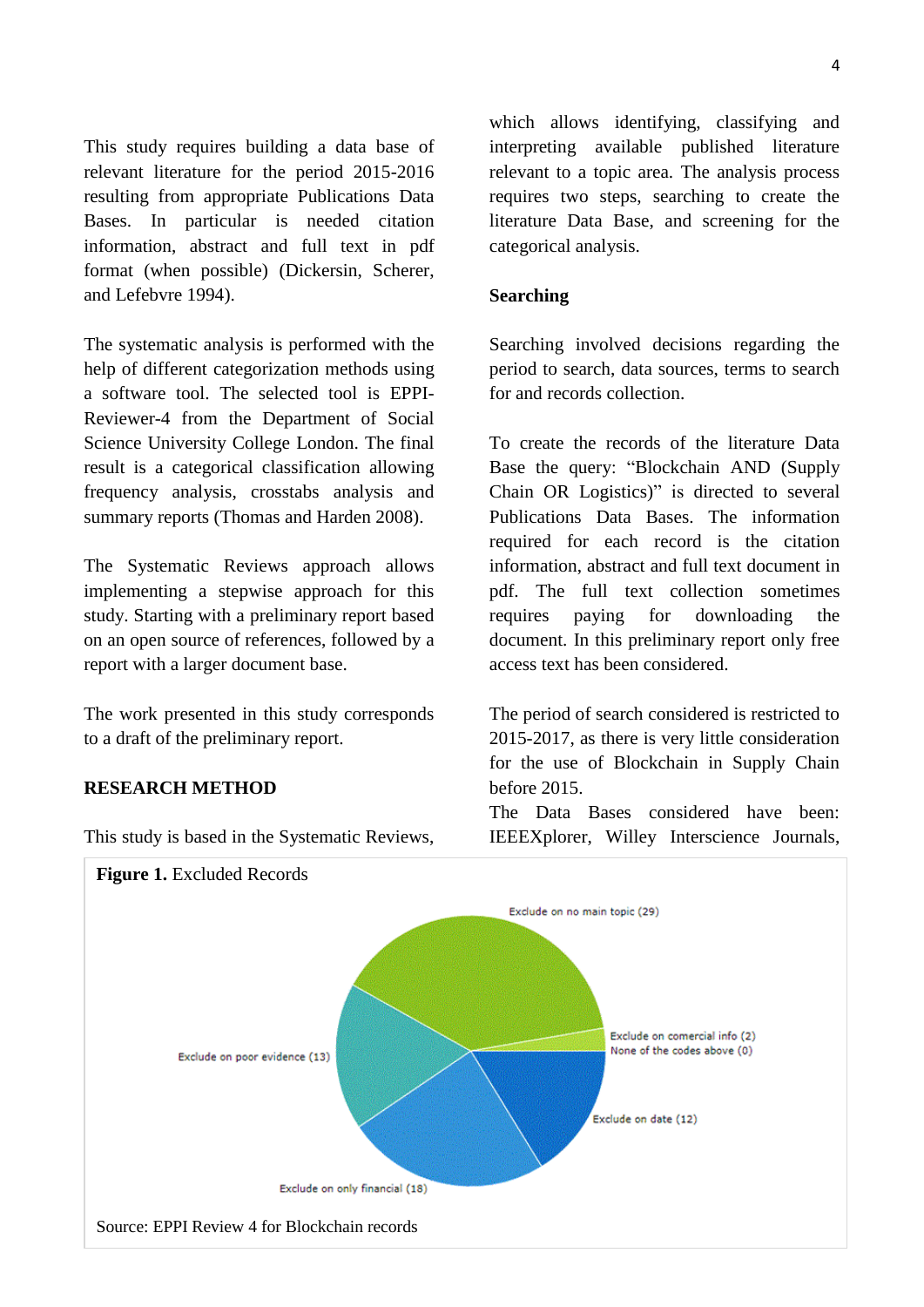ProQuest, WorldCat and Google Scholar, the last providing access to the full text of some records.

To mash up the different references to create the Data Base, Mendeley Desktop Reference Manager (ELSEVIER) was used with the RIS format.

A total of 111 records were collected with 50 full text documents in pdf.

#### **Screening**

Screening is the process of categorization of the records according to the set of codes set up for the analysis.

The screening involves first the exclusion (EXCLUDE) of records based on Title&Abstract and Date criteria. The exclusion results are presented in figure 1.

The remaining records (INCLUDE), in total of 37, are coded according to the set up for the analysis. The Analysis codes are divided in two hierarchical groups: Study Identification with 36 codes and Work Description with 29 codes. The coding of the records is based on abstract and full text.

### **RESULTS**

This section presents results associated to the Review.

# **Type of Logistics activity**

The figure 2 depicts the frequencies of the categories associated to the type of logistic applications described in the included literature.

Smart Contracts is the top application, related with the trust associated to Blockchain digital ledgers.

When management of documents as results of ongoing transactions needs trust and flexibility the model of smart contracts can also be included in the logistic process. This document trust is the key for many of the applications in logistics.

Supply Chain is the second application, followed by Security.

In Supply Chain the recording of assets, tracking of trade-related documents,

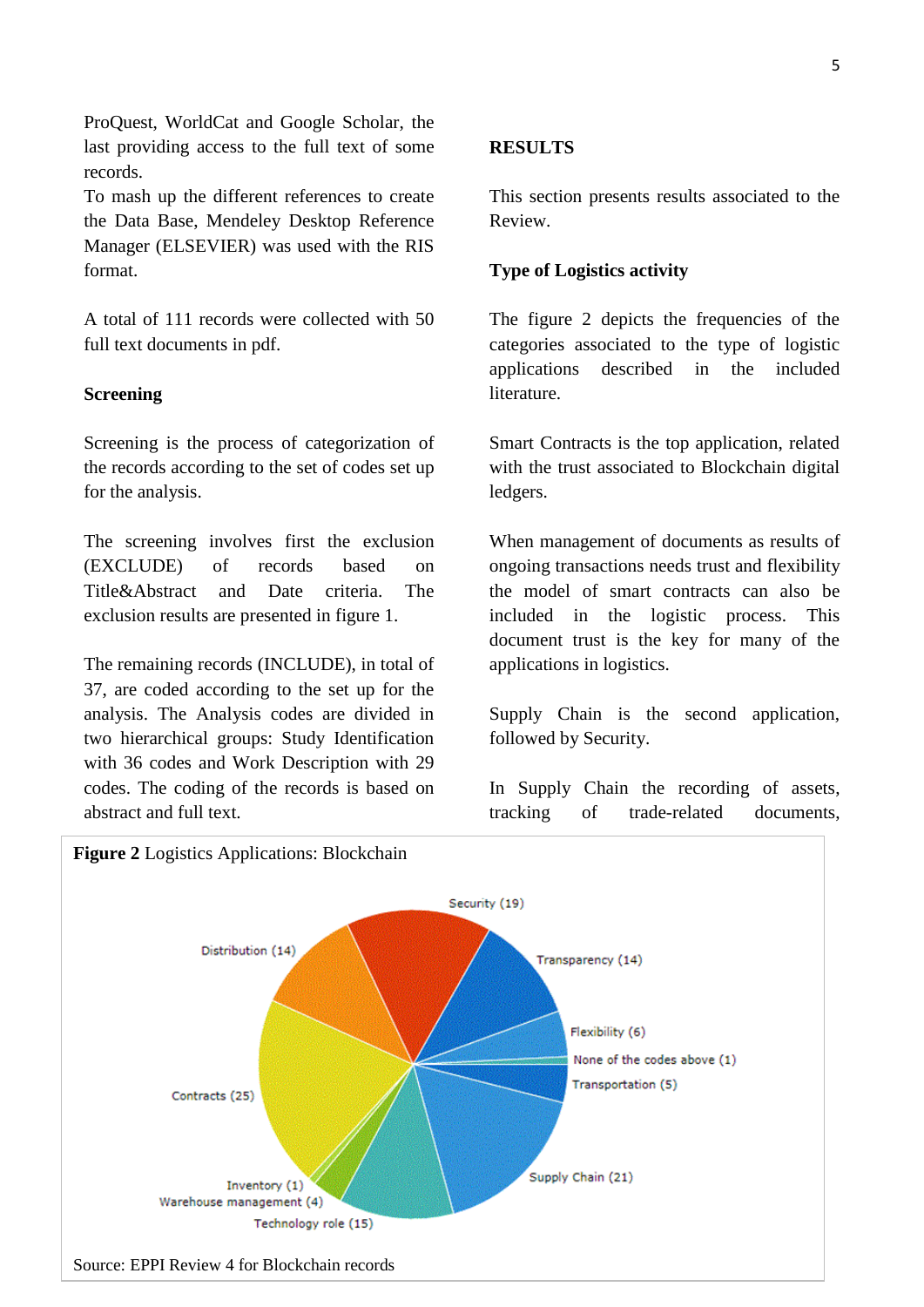provenance, sharing of information and linking physical goods to ID numbers (Vorabutra 2016) can be largely improve by the use of Blockchain

Security is one of the reasons digital ledgers in Blockchain can be trusted.

The crosstab between selected industry sectors and the applications in logistics of Blockchain is represented graphically in the figure. 3.

Mining is present in the Transportation, Supply Chain, Distribution, Security, Transparency and Flexibility. To be mentioned is the Blockchain-Supply Chain solution of BHP Billiton (Rizzo 2016).

Public Agencies are also present. In particular can be notice in Supply Chain, Technology, Contracts and Security. Public Agencies are considering applications in sourcing and Law. But also in special areas like Healthcare is seen as very promising applications



The industry sector with presence in all the logistics applications is Technology (Software and Technology) and Advisory (Management and IT Consulting).

Financial has also a noticeable presence in all the applications. The fact that e-payments have to be included in the logistic applications makes the digital money and the financial institutions part of the solution.

Agro-Food is mentioned in Warehouse Management.

technology.

#### **Literature organization analysis**

Certainly the years 2015 and 1016 have seen the emergence of commercial and academic works being published about Blockchain and Suppy Chain. In the figure 4 is presented the annual contribution of literature in the review.

The year 2016 is relevant with most of the publications analysed corresponding to it. The previous year, 2015 presents very few publications.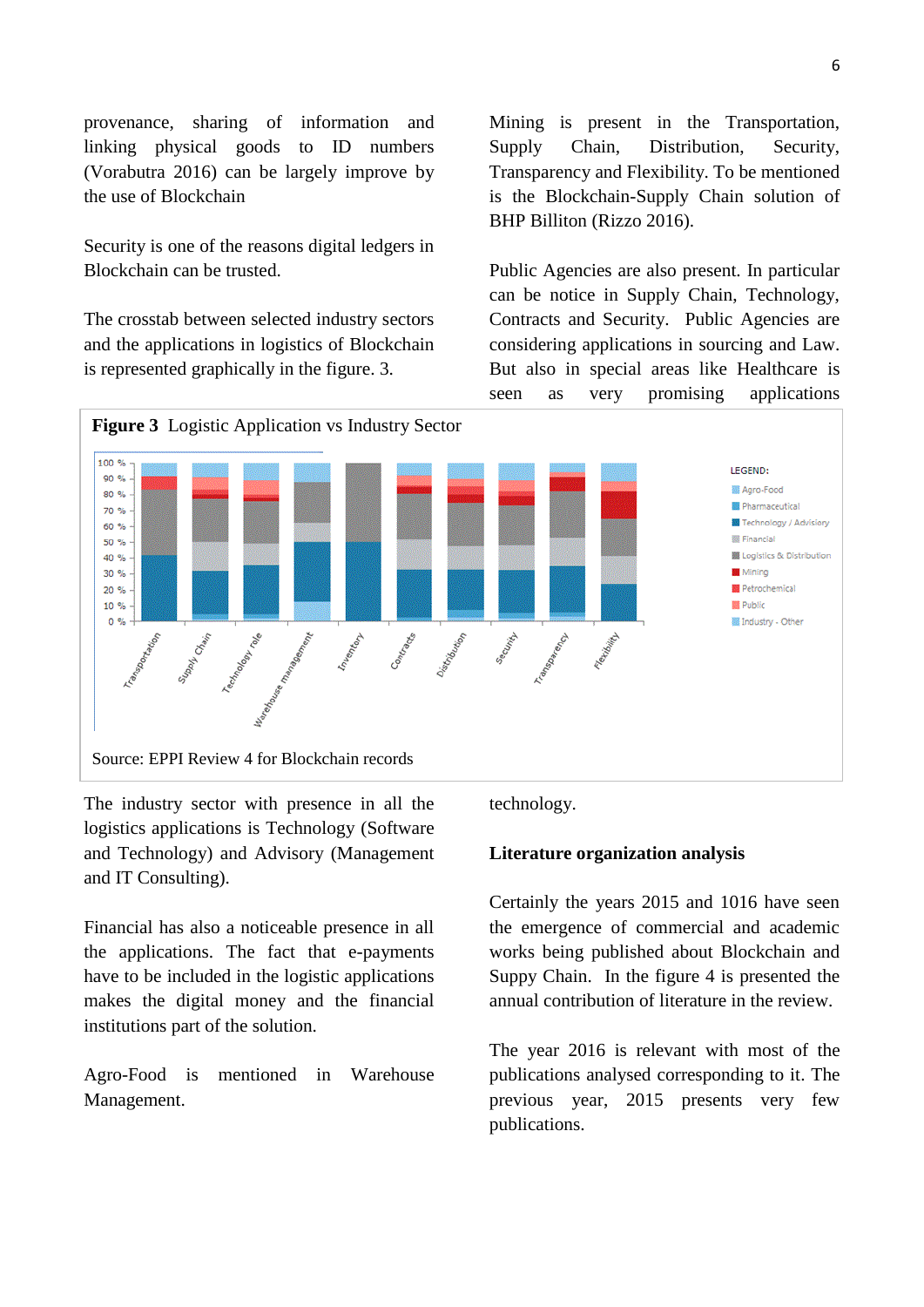

There is to be noticed that the current year

#### white papers describing a commercial solution

Source: EPPI Review 4 for Blockchain records

2017, with only 2 months gone into it, accounts for the same number of publications as all of the year 2015.

What organizations, and to what organizations belong the authors of the papers, is another information of interest. Who is taking the lead in the technology application?. In the figure 5 is depicted the information about the organizations.

Commercial Companies are the first in the frequency count but very close are Universities too, followed in the third position by Research Centres.

Putting together Research Centres and Universities as Academic Organizations, then the Academic Organization takes the first position.

The number given of commercial oriented papers represents those appearing in commercial magazines, industrial conferences,

and foresight working papers from Advisory companies.

Considering the early stage of development for the solutions of Supply Chain based on Blockchain. It is surprising that the "users" and "technology suppliers" are so active in the proof of concept of the solutions for the different logistic applications.

While digital currency and other financial assets applications are going mainstream into public use, the Supply Chain and other Logistic applications can be developing faster than anticipated.

With reference to the regions where those organizations are situated, three regions include a sizable amount of them: USA with 19 organizations, UE with 13 organizations, centred in countries like UK, Netherlands, Switzerland, Germany, and Asia mainly Japan and China.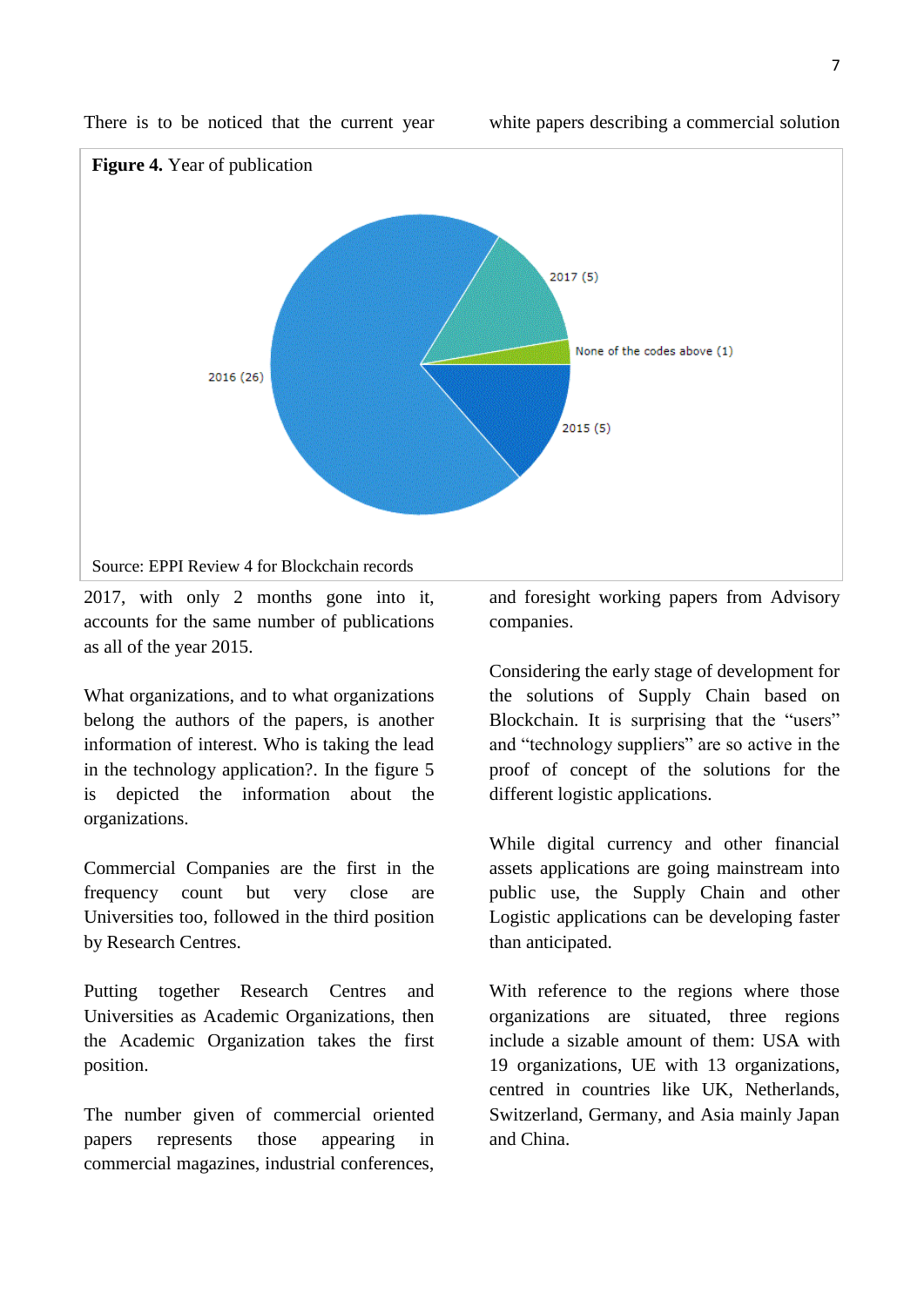Figure 6 depicts the relations between organizations and regions.

In this figure can be noticed that USA is stronger in Commercial organizations, followed by University.



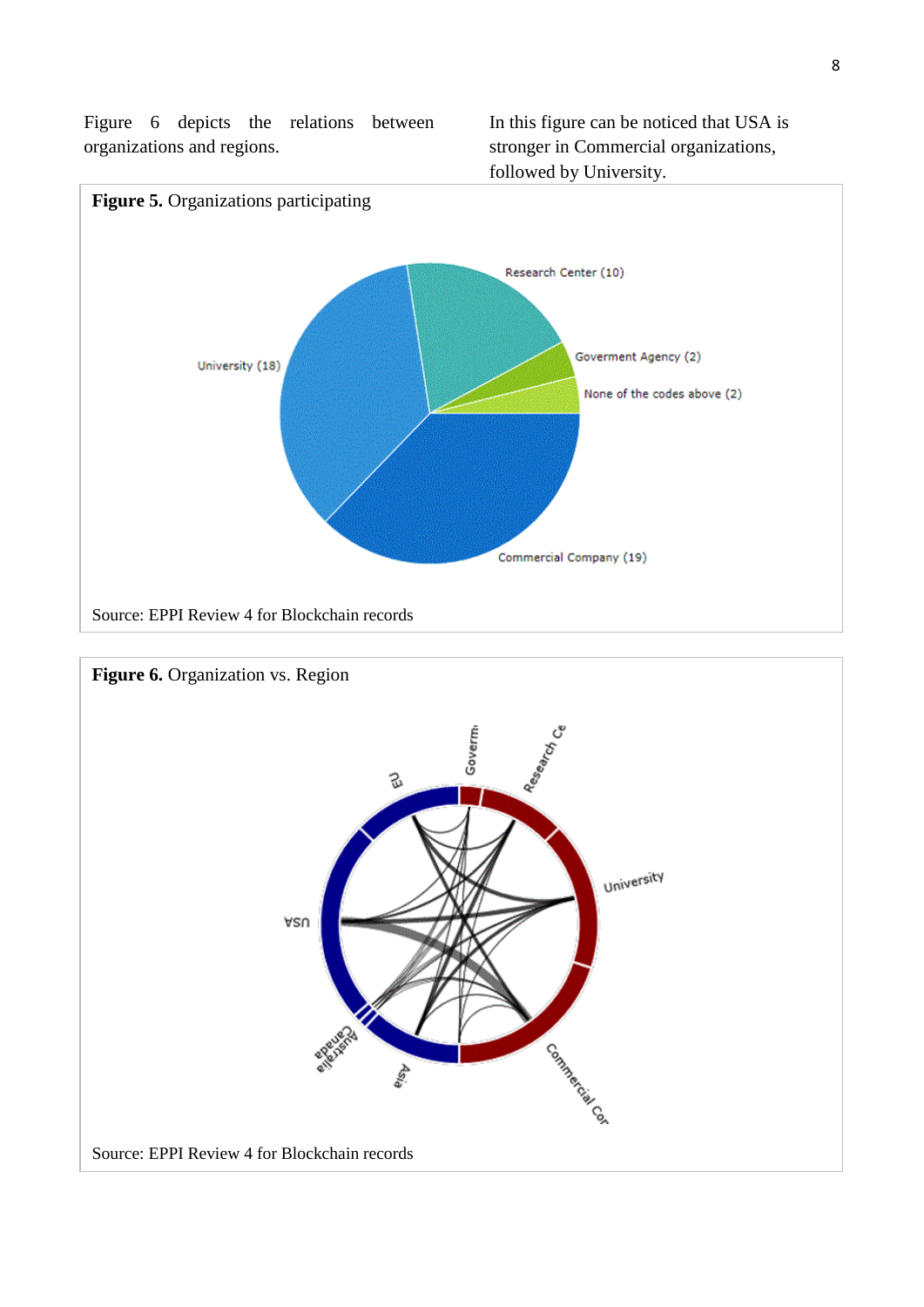The EU communications are divided more equal between Commercial Companies and Universities.

Asia however has a bigger link with Research Centres and Universities than with Commercial Companies.

One reason behind this is that most technological companies involved in commercial Blockchain software development are either US or EU (mainly UK) organizations.

## **Type of Work**

Another aspect of interest is what relation is between the type of work described by the papers and the organizations producing them. Figure 7 depicts this relation.

In this representation, Application has a strong link with Commercial, secondly with University, and thirdly with Research Centres.

With reference to Technology the relation is more even between the three main organizations, Commercial, University, and Research.

Foresight is linked, with less strength (number of papers) with the three main organizations, nearly even between them.

Underlying Theory has stronger links with University and secondly with Research.

Findings have links with University, and secondly with Commercial.

There is interesting to notice how Commercial not only has links with Applications and Technology, but has also links with Foresight and Findings. This links emerge from the presence of papers from Advisory companies.

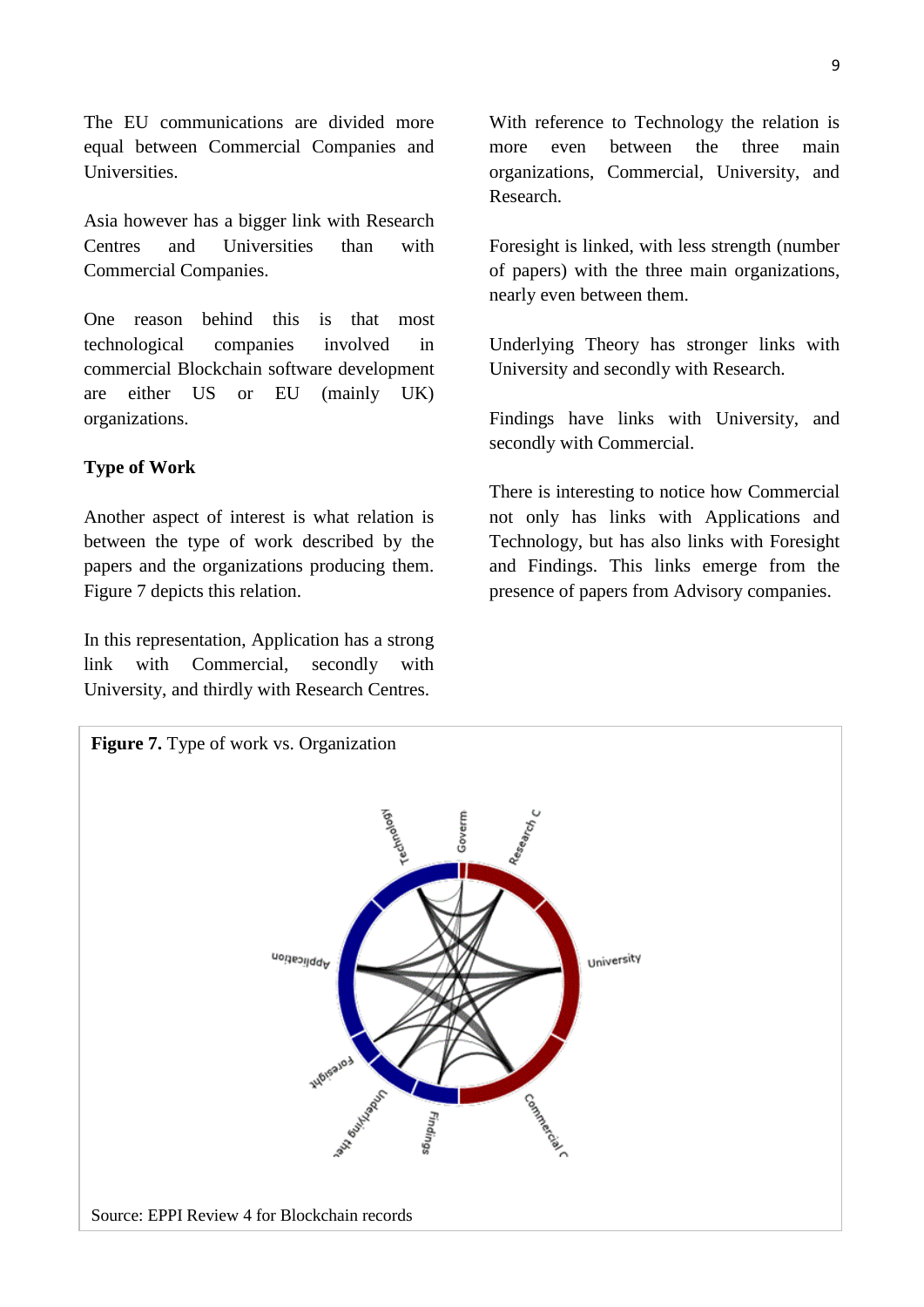## **CONCLUSIONS**

This literature Systematic Review is a draft of the preliminary report. It cannot claim to have exhausted the entire literature search, and all the codes for the analysis of the categorical information.

The ongoing analysis for the "market perspective" of an emergent application of Blockchain to Supply Chain has to accept limitations imposed by the period of information collection, 2015 to 2016, and the use of literature that is not peer-review like the commercial publications.

However the circumstances, some interesting perspectives are emerging form the review. For example the importance of Smart Contracts in the Supply Chain, the strong commercial participation in early adoption stage, the balance between USA and EU in the implementation of the technology.

The future work would be to complete the preliminary report, including the changes detected from the draft.

#### **REFERENCES**

- Abeyratne, Saveen A, and Radmehr P Monfared. 2016. "BLOCKCHAIN READY MANUFACTURING SUPPLY CHAIN USING DISTRIBUTED LEDGER." *International Journal of Research in Engineering and Technology*, 2319–1163. https://dspace.lboro.ac.uk/dspacejspui/handle/2134/22625.
- Accenture. 2016. Blockchain Technology: How Banks are Building a Real-Time Payment Network.
- Barnett-Page, E., and J. Thomas. 2009a. Methods for the synthesis of qualitative research: a critical review.
- Barnett-Page, E, and J Thomas. 2009b.

"Methods for the Synthesis of Qualitative Research: A Critical Review." *BMC Medical*. https://bmcmedresmethodol.biomedcentr al.com/articles/10.1186/1471-2288-9-59.

- Deloitte. 2016. Getting smart about smart contract.
- Dickersin, K, R Scherer, and C Lefebvre. 1994. "Identifying Relevant Studies for Systematic Reviews." *BMJ: British Medical Journal*. https://www.ncbi.nlm.nih.gov/pmc/article s/PMC2541778/.
- EY. 2016. Blockchain reaction: Tech companies plan for critical mass.
- Kukafka, R, SB Johnson, and A Linfante. 2003. "Grounding a New Information Technology Implementation Framework in Behavioral Science: A Systematic Analysis of the Literature on IT Use." *Journal of Biomedical*. http://www.sciencedirect.com/science/arti cle/pii/S1532046403000844.
- L. Kemp. 2017. "Putting Bling in the Blockchain: The Eveledger Story." *Risk-Dialogue Magazine*, no. 25 January. Swis-Re. http://cgd.swissre.com/risk\_dialogue\_ma

gazine/Blockchain/Rdm\_Blockchain\_Lea nne\_Kemp.html.

MENA Report. 2016. "United States : IBM Launches First Highly Secure Blockchain Services for Financial Services, Government and Healthcare on IBM Cloud - ProQuest." *MENA Report*. http://search.proquest.com.ezproxy.librar y.dal.ca/docview/1785548337?rfr\_id=inf o%3Axri%2Fsid%3Aprimo.

Mougayar, W. 2015. "The 3Ps of the Blockchain: Platforms, Programs and Protocols." *O`Reilly Radar*. O`Reilly Media Inc. http://radar.oreilly.com/2015/01/the-3psof-the-blockchain-platforms-programsand-protocols.html.

- Nakamoto, S. 2008. "Bitcoin: A Peer-to-Peer Electronic Cash System." Bitcoin.
- Oshodin, O, A Molla, and CE Ong. 2016. "An Information Systems Perspective on Digital Currencies: A Systematic